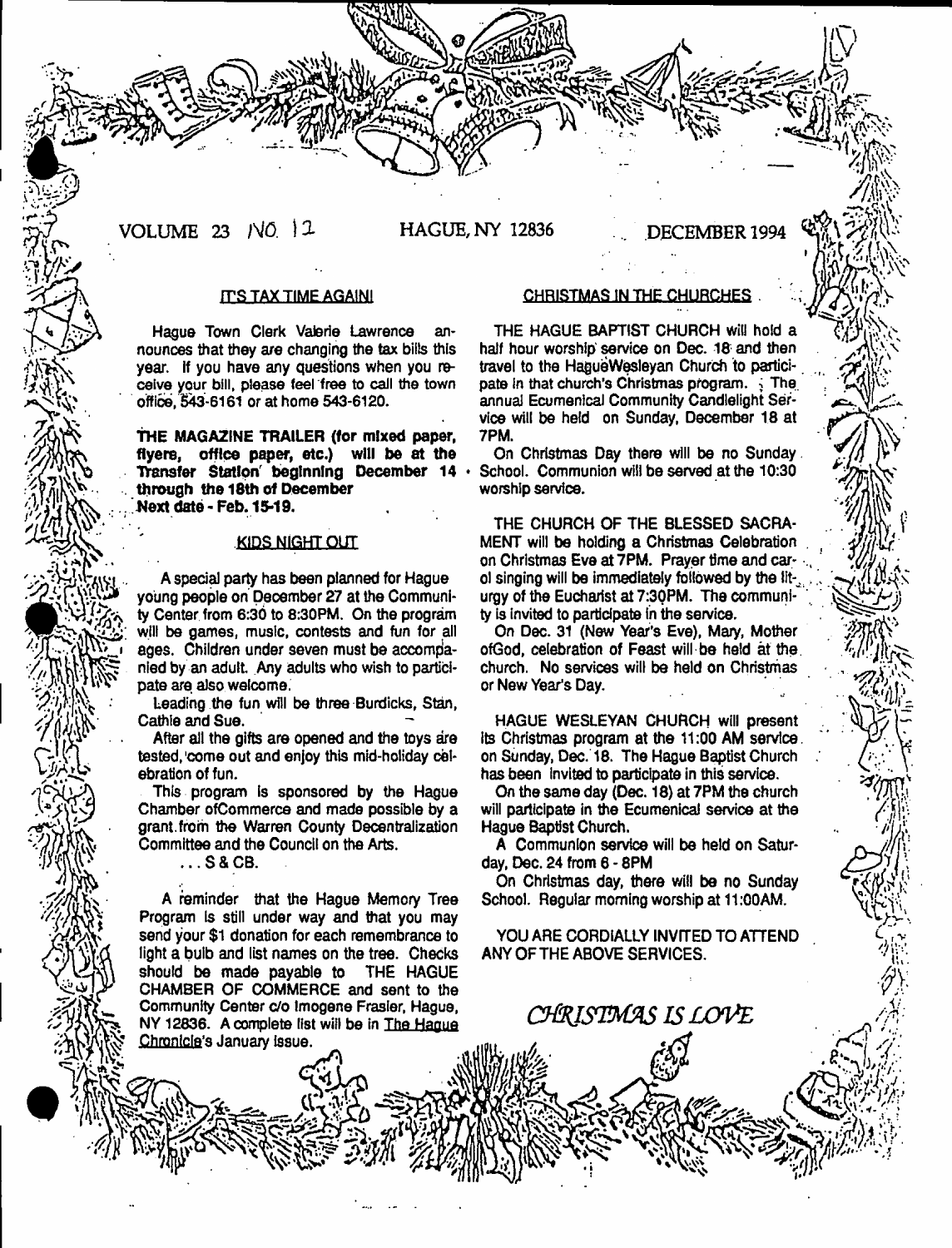#### THE MASTERSINGERS

This large, responsive and enthusiastic chorus presents its Christmas concert on Sunday, Dec 18 at 7 PM in the Queensbury Hotel, Glens Falls.

They will offer many traditional and not so traditional versions of Christmas carols. Two larger offerings include the Tchaikofsky Nutcracker Suite, arranged by Simeone and Benjamin Britten's A Ceremony of the Carols.

The Mastersingers are under the baton of Thomas Booth whose hands and arrangements are the inspiration of this chorus.

## CHRISTMAS AT THE FISH AND GAME CLUB

Hague Fish and Game Club will hold its Christmas party on Saturday, Dec. 17 at 6PM. If you have not already been contacted, please bring a dish to share and a gift to exchange. Funl Funl Funl

#### HAGUE VOLUNTEER FIRE DEPARTMENT

The Fire Department had only one call in November • a mutual aid for Ticonderoga; and the ambulance service also had only one call. Ambulance #740 made a run of 23 mliles, involving 9 man hours.

Two ambulance volunteers are taking the EMT course in .Crown Point

There will be a Cold Water Course on Jan. 7 and 8 in Lake George.

A course in Essentials of Firemanshlp will be held in Chilson from the first week in Jan. to the 15th of Feb.

The Ambulance Squad is now a member of the Southeastern Adirondack Emergency Service, with Moriah, Crown Point, Ticonderoga, Putnam and Schroon Lake. Financial Assistance of \$30,000.00 has been supplied by ARES. This has permitted the purchase of 14 new radios for the various ambulance groups, and also an ALS training mannikin. Three representatives of the Hague Emergency Squad will be taking this ALS training. They are Gerry Boyd, Blit Cobb, Damon Geiser and Lu Megow will be an alternate. This fund will also offer two scholarships for ALS training.

All of this training keeps our local emergency volunteers abreast of the information needed when we need them! ... ewa

#### WOMEN HELPING WOMEN

•Women in the Age of Hillary" is the topic for our next meeting to be held on Monday, Jan 9 at 7PM at the Hague Community Center. Shaunna Bennett, English Instructor at Adirondack Community College, will be our speaker. Ms. Bennett will offer "a snapshot of American women in the 1990's with a brief look at their status regarding work, pay, health care and the juggling of multiple roles in a changing society." Thumbnail sketches of works of current women writers, i.e. Camille Poagtia and Susan Saludi, will be presented. Ms. Bennett feels women of today are at another crossroad and questions where they are headed.

This program is geared for women of all ages including young marrieds and young professonals. All our programs are free, and we look forward to welcoming women from Ticonderoga, Putnam and Crown Point as well as Bolton Landing and Gieris Falls.

Women Helping Women is a group of women who meet the second Monday of each month, with guest speakers covering topics concerned with women's well being - physical, emotional, social and intellectual, vdb

Ed: This past week we were treated to a most interesting program on women and cardio vascular diseases. If you weren't one of the women present, you really missed a wonderful presentation. Please note that a committee of women has been working hard on getting interesting and informative programs to present to the women of our area. These programs are open to women of alt ages in our extended area. 'We hope that each woman who was at the last program will bring a neighbor or friend to the Jan. 9 meeting at 7:30PM in the Community Center.. .dh

#### HAGUE COMMUNITY CHRISTMAS PARTY

Many folks contributed to making the Christmas party on December 3 a huge success. Many were publicly thanked at the party, and so were the "ladies with the food." Many who donated cookies were not present, so we think it's only fair that all the women who worked behind and at the scene should be mentioned by name.

Cookie donors were Joyce Bothe, Marion Shoemaker, Carol! Warren, John and Joanne Brown, Helen and Bob Cole, Kay Barton, Gale Halm, Mitzi Fillare, Cathie Burdick, Dottie Henry, Claire Best, Vivian DenBleyker, Liz Swanson, Betty Heintzeiman, Mary Ann Harmon and Dolly Kennedy.

Tablecloths and the punchbowl were lent by Kathy Santaniello and Cathie Burdick. Coffee was made by Ethel Andrus and punch by Marg Del Signore, assisted by Marion Shoemaker.

Thanks to all who so willingly contributed to make the party a success. . . . cab

#### BJG.BAND CHARITY BALL

Saturday, February 11,1995 ■ 6:00PM - Midnight Ticonderoga Knights of Columbus Hall \$25/Ticket —Limit 225 Tickets Ticket info, call: 585-6728 or 585-3508

Semi-Formal Attire Live Big Band Music, Silent and Live Auctions

> Hors D'Ouevres, Cas.'h Bar

Music by "The Rockefellers" and L.C. Jazz Big Band

ALL PROCEEDS TO BENEFIT MOSES LUDINGTON HOSPITAL.

#### **MABK.yQUB-GALENDAfiS.NQW!**

12/94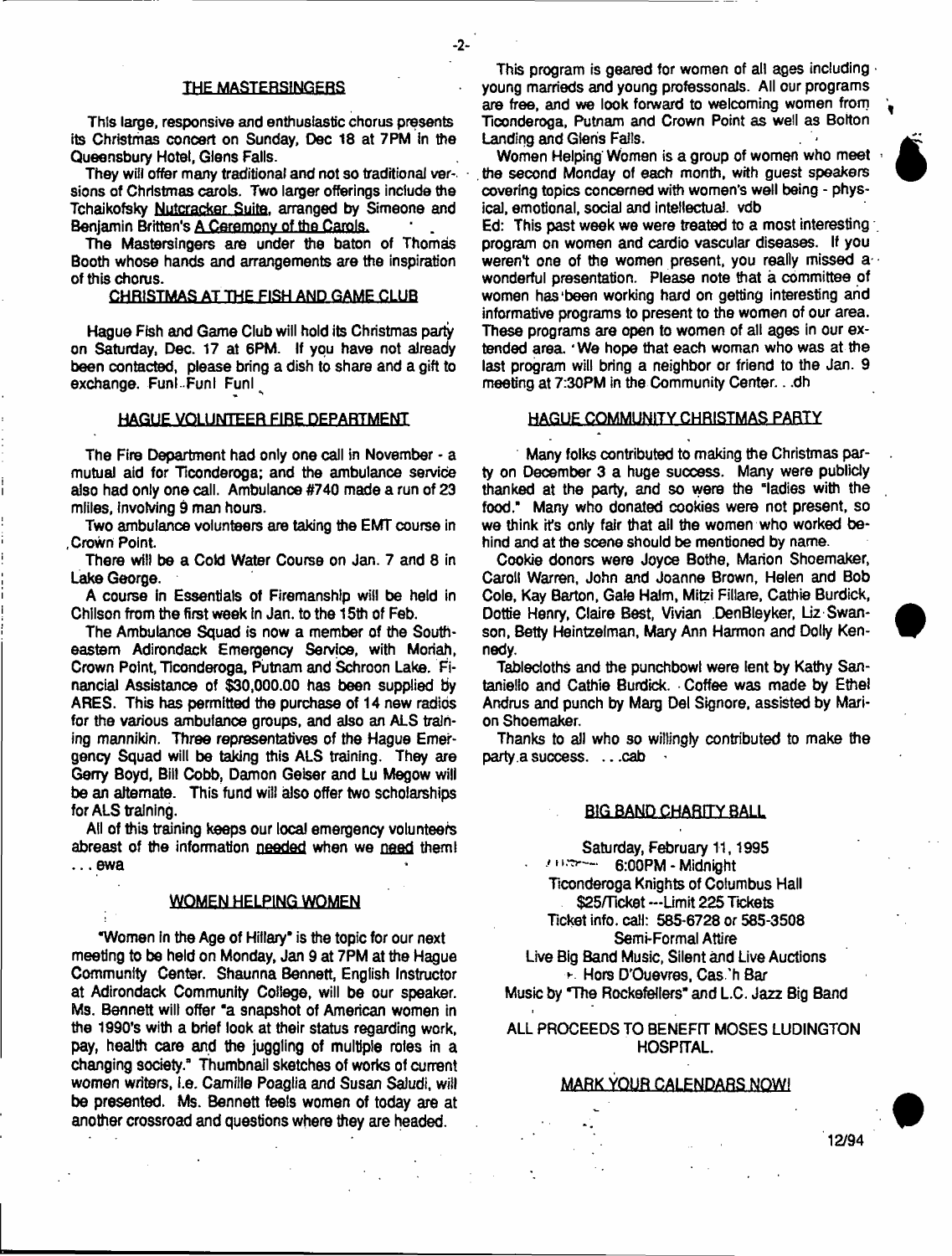There was no Zoning Board of Appeals meeting in November.

Correction from the ZBA report in November. The question concerning the parking area at the Van Dermeer's property on 9N was left with the Zoning Administrator and DOT.

## PLANNING BOARD

At the Planning Board held on Dec. 1, 1994 the following were discussed:

1. Christmas Associates (41-1-37) stiff on hold because of continuing negotiations with Nature Conservancy.

2. Steurer-Dix (41-1-31.1) 3-lot subdivision now cut to a 2-tot subdivision. The reduction was approved but there is need for a survey by a qualified surveyor with the establishment of oertain procedures. There will be a public hearing at the Jan. 5 meeting if no problems arise.

3. Priore (21-1-13) Rt 8 Campsite. Desires a 2-iot subdivision in order to sell campsite setting at rear of property. Class B project and the APA must be notified. A site review was made in Nov. with these determinations.

a. Rear land is land-locked and would need a right-ofway.

b. Would rear lot remain a campsite, or become an association?

3. An alternate proposal for Kwartler (46-1-45.1) minor subdivision is being considered. There is an interested buyer contingent on approval for a subdivision.

#### **TOWN BOARD MEETING**

The Town Board meeting convened at 5:30PM instead of its usual 6:30PM time because of services to be held in Ti at 7:30PM for Robert Hoyt who was instrumental in founding Hague Volunteer Fire Dept. A moment of silence in his memory was held.

Silver Bay becomes more involved with our community with the following proposals:

1. Use of Silver Bay as a disaster site should such an occasion arise. Supervisor Belden received approval from the board to write Silver Bay requesting a meeting for further information about Hague's part in their plans.

2. They are also planning a Ticonderoga School District Area Interagency with a Jan. 1995 meeting. This group would meet four times a year and discuss any relevant subject. If interested, contact Miss Helen Barton or Mrs. Jane Crammond at 543-8833.

3. They are also interested in another attempt to get a head start program going. A survey of needs (numbers, type care needed, special needs, income), will be made in the near future.

in other business:

 $\mathcal{L} = \mathcal{L} \mathcal{L}$  .

ż.

 $\sim$  :

A 3¢ monthly increase in your cable bill is expected until March. 1995 when it will become 50.

**We are again applying for a park grant (DEC) that we failed to get last year. We are hopeful for better luck In** 1995.

The board gave its approval to Laura Meade to request a grant that woutd enable her to frame flower and bird

 $\Delta$ 

prints which were donated by Georgina Lindquist, to beautify the Community Center.

Supervisor Belden and Assessor Bruce Caza will document a complaint sent to the Board of Equalization and Assessment on behalf of Hague's tax payers concerning our tax rate.

Margaret Smith, Warren County Youth Bureau has informed the town that we will receive \$1600 which includes the Silver Bay summer program.

The Jack Carney land purchase Is on hold until the January meeting. Two appraisals are needed and the town has only one and is waiting for the other.

Resolution #35 was approved to allow Clough Harbour to prepare report and map the master plan for the proposed sewer system.

Resolution #36 to amend budget using togging money.

A \$900 computer service contract has been approved for Tom James.

County reports: County no longer involved in bike trails. Maintenance too costly. Bike trails can still be used, but no permits will be required and there will be no policing.

Hague has been given a new groomer for the ski trail by the county.

Renewal of snow and Ice agreement with County and State.

A committee has been reactivated to review and revise rules and regulations for the Community Center. An organizational meeting will be held on Dec. 21 at 1:30PM.

David Martucci proudly announced that Hague will hose the BASS Federation's Eastern Division Tournament, Sep. 24-29,1995... .gl

7b those *we love and set each day Hi) others who art far away* 7b *ad goodfriends who mean so much* With whom it's a joy to keep in touch MERRY CHRISTMAS HAPPY NEW YEAR.



#### **SENIOR CITIZEN OF THE YEAR**

MARION SHOEMAKER, West Hague Road, was named Senior Citizen of the Year at the Christmas party on Dec. 2. Marion has been a faithful volunteer in the Fire Department, the Fish and Game Club, and the Senior Citizens Club. Sal Santaniello, who served as Master of Ceremonies for the party, presented Marion with a plaque. Ethel Andrus, a past recipient of the award presented her with flowers. **CONGRATULATIONS MARION!**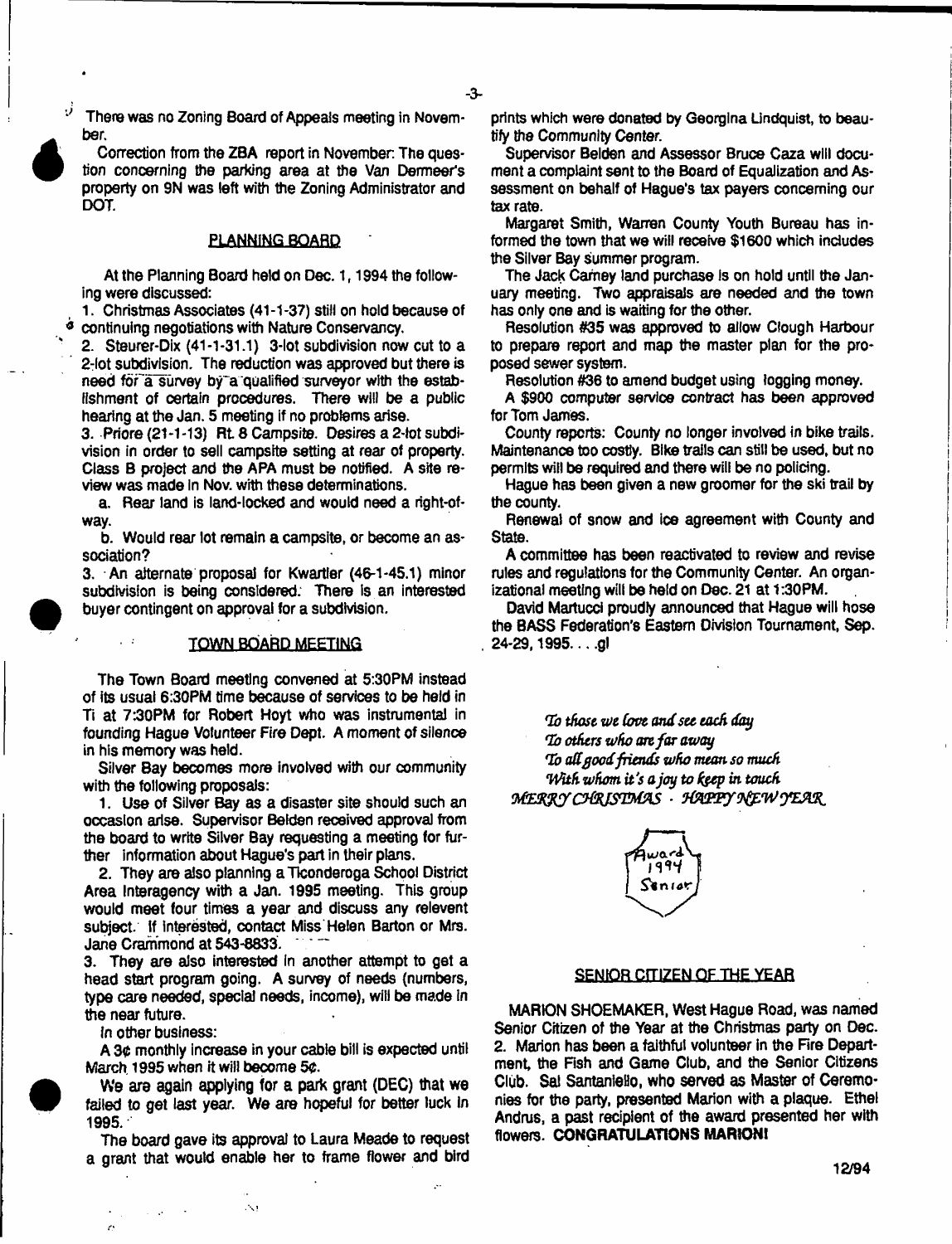# SENIQR CITIZEN TAX EXEMPTIONS

Town, of Hague property owners who are 65 years of age or over maybe eligible for a reduced tax bill. • Applications and instructions' can be obtained from the Assessor's Office and should be filed after receiving your Social Security statement of income (Form SSA-1099) in January. The deadline for filing is March 1,1995.

# THIRD ANNUAL SILVER BAY CHILDREN'S LITERATURE CONTEST

1 - . The Writer's Voice of the Silver Bay Assoc, will be offering- \$1,000 for the- best-children's .book. manuscript set in the Adirondack Mountains. Both illustrated, and nonillustrated works will be accepted.. The manuscript may not be published and can be no more than 30,000 words. It also-must be-wrltten for children no older than fifteen.

Founded in 1991, the Writer's Voice of the SBA is a member of the National Writer's Voice Project of the YMCA of the USA. The Project is a network of literary arts centers at select YMCAs across the country. The, Writer's Voice of the SBA seeks to assist emerging writers in their artistic and professional development; to support accom-. plished writers; arid to provide public programs which challenge the traditional definition of the literary arts while enriching all sectors: of the community.

Persons interested in submitting their children's, book must submit three copies of their manuscript with the entry fee of \$25 by March 31, 1995. The awards will be anouriced in May 1995. For manuscripts to be returned, please enclose a self-addressed stamped envelope. Entries should be sent to: The Writer's Voice, Silver Bay Association, Silver Bay, NY 12874. For info, call Sharon Ofner or David Bergh at 518-543-8833.

# JUNK VEHICLES CAN AID KIDNEY RESEARCH

if you have a junk car that you would like to get rid of, the National Kidney. Foundation's Kidney Car Campaign could be for you. Cali the National Kidney Foundation of Northeast New York at 1-800-999-9697 and join the drive against kidney disease. The car doesn't have to be in running condition and you may abe eligible for a year end tax break.

 The National Kidney-Foundation-wiii pick up your car, boat, motorcycle or RV and get that extra mile out of it by turning it into funds for patient service programs and research support. It is the ultimate recycling program.



 $\lambda$ 

#### TOMORROW'S CHILD

A Pregnancy & Parenting Referral and Information Line. Cail Toll Free 1 -800-640-4558

### ELECTION RESULTS ARE FINALLY FINALL

After much delay in counting the absentee ballots, Rudy Meola, a retired school administrator, was declared the winner by a vote of 243-211 for a seat on the Hague Town Board. He was opposed by Incumbent Jim Bralsted. He will serve for a year in the unexpired term of Karen Laundree.



#### **HAGUE WILL HOST MAJOR BASS TOURNAMENT**

**Frbm Virginia to Maine, 156 championship fishermen from13 states will gather in Hague next Sep. for the BASS Federation's Eastern Division Tournament**

**The week-long event Sep. 24-29 wit) be headquartered at Sil**ver Bay Assoc./YMCA Conference Center, overlooking the **shores of Northern Lake George. Hague already bills itself as Basstown, USA because of the reputation it has among anglers** throughout the country. This nationally-sanctioned event is expected to attract hundreds, if not thousands or more fishermen **for quite some time to come.**

**The Eastern Division Tournament rotates among the 13 member states each year. .**

**We're very excited that we're bringing a great deal of national attention to Lake George and Warren County," Hagus Chamber of Commerce President Dave Martucd said.**

**The community and surrounding region wilt be the topic of numerous magazine and metropolitan newspaper articles, along** with coverage on TNN television network. This event has the po**tential of generating more than \$300,000 jn tourism revenue for the Lake George-Warren County area, Martucd said.**

**BASS National Director Don Corkran said three days of practice will be held Sunday through Tuesday, followed by competition Wodnesday through Friday. In addition, many people are expected to visit the area throughout the summer to "pre-fish' Lake George and become farriilar wfth its waters and scenery, earning it the distinction as "Queen of American Lakes."**

**. There are some wonderful little communities that sit on fabulous bodies of water," Corkran dedared.**

**After surveying Hague recently, with leaders of the New York State BASS Federation, he became convinced this setting is just .right for a major competition.**

One 12-person team will represent each of the division's 13 **states, vying for cash prizes and awards. Next, the top fisherman from each, state will advance to the Wrangter/BASS National Championship,;which has \$50,000 in cash prizes and awards. There ere five separate regional divisions across the country, encompassing 46 states and three nations. From the National \_** Championship, five anglers, the top point scorers from each divi sion, will advance to the BASS Masters Classic, considered the **granddaddy of all bass tournaments.**

The scheduling of the Eastern Divisional coincides with the Ad**irondack area's display of colors found during the foliage season. (Cont. on page 5 - BASS) 12/94**

\*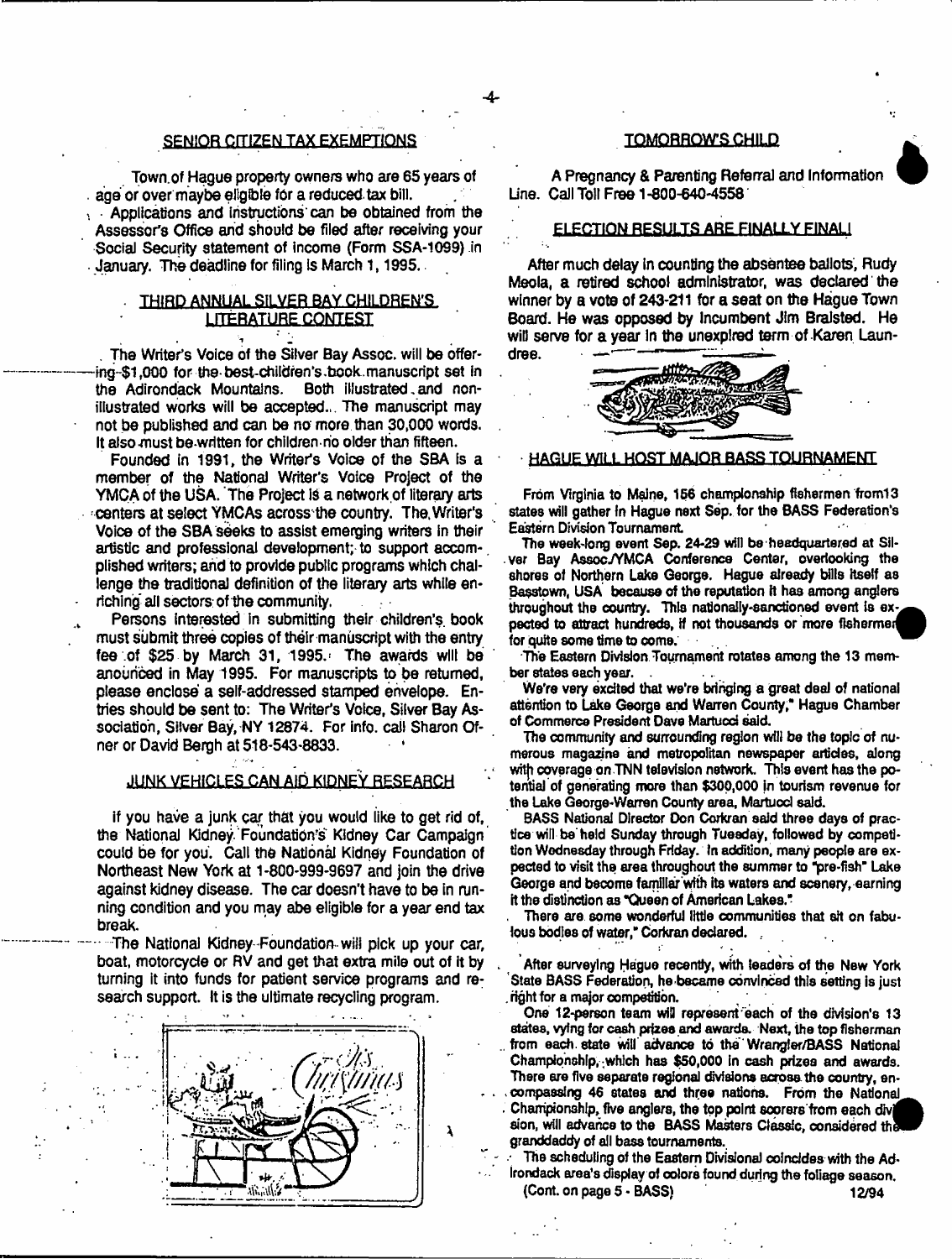#### **BASS - cont. from page 4**

 $\mathbf{r}_i$ 

 $\mathcal{L}^{\mathcal{L}}$ 

**Hague has a place in many fishermen's hearts throughout New York. Each June .the state BASS Federation kicks of its season here with the .year's first tourney, an event that normally draws about 210 entrants.**

**It's, very exciting," stated Federation Vice President Scott Franck. "I understand the economic impacts. Tourism is very important."**

**. During the tournament, day trips wifi be organized lor spouses of fishermen, allowing shopping and sight-seeing opportunities.**

**' On .competition days, anglers hit the water at first light and must return tn. time for a 2:30PM weigh-in. Their high-powered boats travel up to 70 mph, giving them time to travel to all areas of the lake, locating a fishing hotspot before returning to headquarters'with a prize catch.**

**In addition to bass events, Hague is well-known as a yearround putdoorsman's paradise.**

# **NATURE NEWS**  $\ldots$  .  $\qquad \qquad$  Laura Meade  $\cdot$

The Black-capped Chickadee is one of the most adored . and most watched bird in our area in the winter. We see it often flitting from limb to limb, dashing to a feeder for a sunflower seed, then flying to a nearby branch to crack open the seed. One marvels at its survival in this cold climate. Where does it go at night? How does it tolerate bitter temperatures? Do colonies gather together in a dead tree or other nook to keep warm? Do the birds communicate somehow as to where food can be found? How can one bird compete with large flocks that appear as the winter season approaches?

Recent research has provided some amazing answers to a few of these questions. Not to worry: just when the Black-capped Chickadee needs to sharpen its thinking and to know where food is found and stored, the little creature's brain swells with a burst of memory and spatial concept. And, in order to save space in its tiny head, old brain cells die off as new ones grow. The birds that have copious provision of seeds display less neuronal turnover than their more challenged counterparts. Scientists are now proving that a Black-capped Chickadee's brain really can, under certain circumstances, discard old cells and fashion new ones:

. If this bird is capable of such.regeneration, what about other species such as mammals, reptiles or fish? To answer that there needs to be much more research as to how one defines a unit of memory. How can memory (or tack of it) be measured? \* Humans are just beginning to understand the complexities of survival and adaptation by other species.

For instance, a Black-capped Chickadee lives normally about 12 years as compared with a rodent's 18 month span. Therefore, the bird needs enough brain power to et through a dozen difficult seasons but, in order to fly, it must have very little weight so even the weight of the.brain has to be minimal.

Scientists have concluded that humans must get along with the neurons they are bom with. A person cannct grow new brain ceils but can continue to devise new learning connections in the brain.  $\cdot$  :

Without a doubt much more research will "spin off" from this latest "bird brain" discovery! For instance, is brain growth greater in those humans who need or desire more to survive and suoceed. it's something to think about when you see that little Chickadee at the feeder.

### **WEATHER NOTES** Mary Lou Doulin

It seems that I just finished talking about last winter and now it has started all over again. I thought it was writer's block but I guess I simply didn't want to admit it is winter so soon.

The unseasonably warm and comfortably lengthy fall wooed me into a false feeling that the beautiful weather would last a little longer. People will long remember the lovely weather of the fall of 1994 In which we had clear sun-filled days with temperatures in the 50's and 60's which lasted right up until Thanksgiving week.. This winter abruptly entered Nov. 23 as thermometers dropped to 10 degrees at night. We experienced messy snow and sleet on Nov. 28 with intermittent squalls for the last three days of Nov. On Dec. 7 we received four inches of snow lakeside and two more inches on Dec. 10. As is December's trademark, the nights leading up to the full moon (which is Dec. 17 this year) have been wonderfully luminescent. The new snow has given the town of Hague a very festive ambience and combined with the local decorations makes Hague look like the picture postcard it is.

#### CHRISTMAS AT HANCOCK HOUSE

Be sure to visit the Hancock House in Ticonderoga during the holiday season. The Historical Society has gone ail out in dressing it up for the season. A display of trees from various individuals and organizations is on display, along with various and sundry holiday decorations. Don't miss it. This house is a delight to see at any time of year, but most especially at Christmas.

#### **CHRISTMAS ALL AROUND THE TQWN**

Hague is alldressed up in its winter finery. The Community Center is sheer magic. A ceiling high tree decks the large activity room, along with wreaths, Santas, candles, etc. in almost every available space. Outside the snow glistens on the trees in front of the building and lights twinkle on three of them. A "Letters to Santa" box is on the porch, all lit up for little boys and girls to drop their letters. Meandering down the street toward Rt. 9N, a beautifully lit Christmas tree is in its usual spot near the welcome sign to Hague and another town tree in the park. If one drives around town, all the houses are brightly lighted to welcome Santa to our town. Wreaths adorn doors and mailboxes and one knows immediately that we are truly ready for the wonderful Day... dh

3yp*v) year's 'Eve is when you push celebrating into overdrive. So remember., if you \*re old enough to drinhi you \*re o(d enough to cad for a ride*. 12/94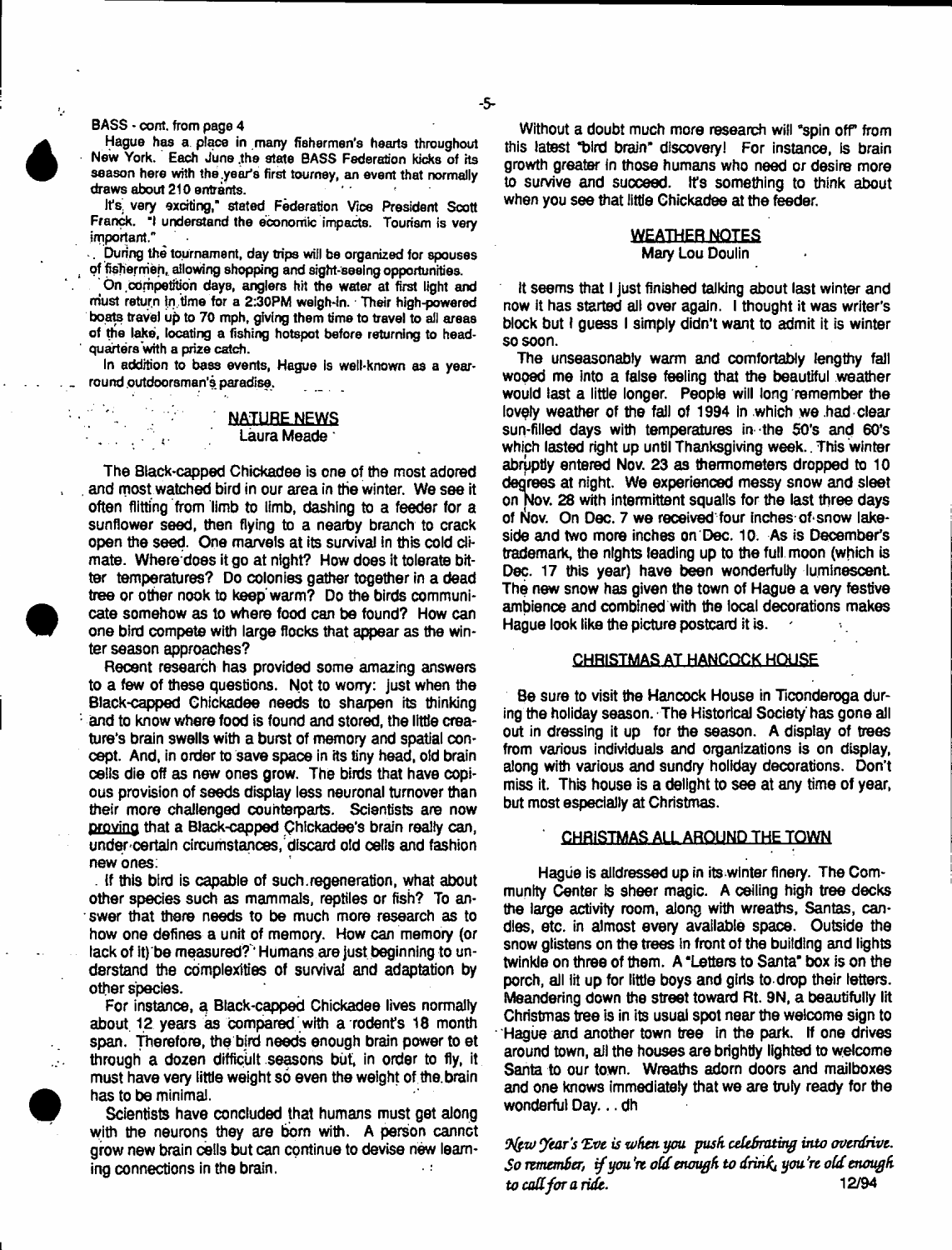#### SENIOR CITIZENS CLUB OF HAGUE

Fifty-eight Hague senior citizens enjoyed a delightful luncheon and gift exchange at Eddie's Restaurant on December 9. Special guests (not seniors!) were Supervisor Belden and wife Janice and the town secretaries.

Carol Brown, chairman of the Nominating Committee presented a slate of officers for the coming year as follows: Janet Hoffay & Dottie Henry, Co-presidents; Audrey O'Brien, first vice president, Marguerite West, 2nd vicepresident and treasurer and Georgina Lindquist, secretary. These officers were duty installed.

The Hague Senior Citizen Club cordially welcomes any Hague resident over the age of 50 to come to its dub meetings which are held on the fourth Tuesday of each month at 1:30 PM In the Community Center. We are an active group and have a a lot of fun together. Next meeting - January 24,1995,1:30PM

Senior citizens were treated to a wonderful Thanksgiving turkey dinner on November 18 at the Ticonderoga Middle School. Almost 300 area seniors attended. The dinner was prepared by the cafeteria workers, served by students and contributed as a gift to the community seniors by Dick Ravelin and family, of the Ticonderoga Market, with donations from his suppliers, WE REALLY' APPRECIATED IT. THANKS LOADS, DICK.

For Hague seniors, the Silver Bay Association prepared and served an elegant luncheon at the Silver Bay Association. It was prepared by Michelle Brunet (on her vacation timei), and served by members of the staff, THANKS SBA FOR YOUR EFFORTS. THEY ARE GREATLY APPRE-CIATED.

On December 20, the seniors of the entire Ticonderoga area will be treated to a Christmas turkey dinner (a repeat of the Thanksgiving dinner) with the hosts being The Klwa= nis Club and served by the Key Club. THIS IS AN ANNU-AL EVENT AND ENJOYED BY ALL WHO ATTEND.

Now - do you really want to know what the seniors do in . Hague in the winter? They eat!

BLOOD PRESSSURE CLINIC IS HELD ON THE THIRD WEDNESDAY OF EACH MONTH. THIS IS OPEN TO ALL HAGUE RESIDENTS. Next screening Is on January 18 at 1:00PM.

#### GLENS-FALLSSYMPHONY HOME TQUR

The Glens Fails Symphony Orchestra will sponsor the anual holiday home tour on Sunday, Dec. 18 from noon to 4 PM. Homes to be visited include the colonial revival at 528 Glen St owned by Lawrence & Ann Attanasio, the home of Janice Hazewski and the Chapman Historical Museum on Glen St. Also homes owned by Gary and Susan Higiey on Coolidge Ave, Frank and Rita Imbimbo on Bay Rd and David and Sari Erlanger on Ft Amherst.

Advance sale tickets are now available for \$8 by calling 793-1348, or at the . door for \$10.00. Refreshments and music are planned at the Chapman' Historical Museum which is the final stop on the tour.

#### FROM YQUR EDITOR

Just in case you missed it in last month's issue, we have changed our mailing system just a wee bit. The date that now appears on your address label (look at it) is the date that WE HOPE TO HEAR FROM YOU. (Previously we used the date you last contributed). In other words if the date is Jul 95, that means we received a contribution from you in Jul 94. We believe this will be a little easier for us and you. REMEMBER we consider each contribution a one-year contribution unless you state otherwise, since we have no idea how generous some of you people can be! WE REALLY DO APPRECIATE IT. Since postal rates are going up soon, this will make our mailing more expensive. Please keep that in mind.

I am certainly not infallible. If your date is wrong, please let me know, so that I can change it in the computer. Please also send any change of addresses (including the add on zip. I have papers come back to me with no forwarding address, and then I am stumped!.. .dh

*'Ihis is the month we pay tribute to Santa Claus, a man who has done more promising than anyone can, without Being a poGtidan.*

#### RAFFLES IN JEOPARDY

A meeting was held on Dec. 12 with the town board and representatives from various community groups. This was in reference to the new Raffle law, which our NY state legislators have seen fit to put into law on Jan 22, 1995. This states, in summary, that raffles may be held only if each raffle is registered with the town, with a registration fee of \$25.00 If the same raffle goes on in another town, it must also be registered there. A percentage of that fee (40%) goes to the town. Each raffle must be reported to the town clerk when it is over. Forms need to be filled in and filed. By the time all this is done, there isn't much left of the money which was collected.

It was discussed in great length and was decided that we would continue the way we have for the past many years. It will have to be policed by the sherriff's department and that is highly unlikely. Each organization which conducts a raffle will be responsible for any legal matters concerning its raffle. It is hoped that the legislators will amend the law to include groups who don't make a killing on their raffles. It was suggested that we write to them and ask them to amend the law by putting a cap (maybe \$2,000 or \$5,000) on the amount that could be made and this would eliminate most of our worries. If you feel strongly about this law, write to Senator John A. DeFrancisco, Rm. 903, LOB, Albany, NY 12247; Assemblyman Joseph Robach, Rm. 643, LOB, Albany, NY 12247, Senator Ron Stafford, PO Box 243, Lake George, NY 12845; Assemblyman James Ring, 21 Bay St., Glens Falls, NY 12801. MAKE YOUR VOICE BE HEARD.

*fIhc night of (December 24th is when, if you call the Ofprtfv Tale, you get a recorded message saying, '(H i, this is Santa*. *Vm not in right now, but*.....\*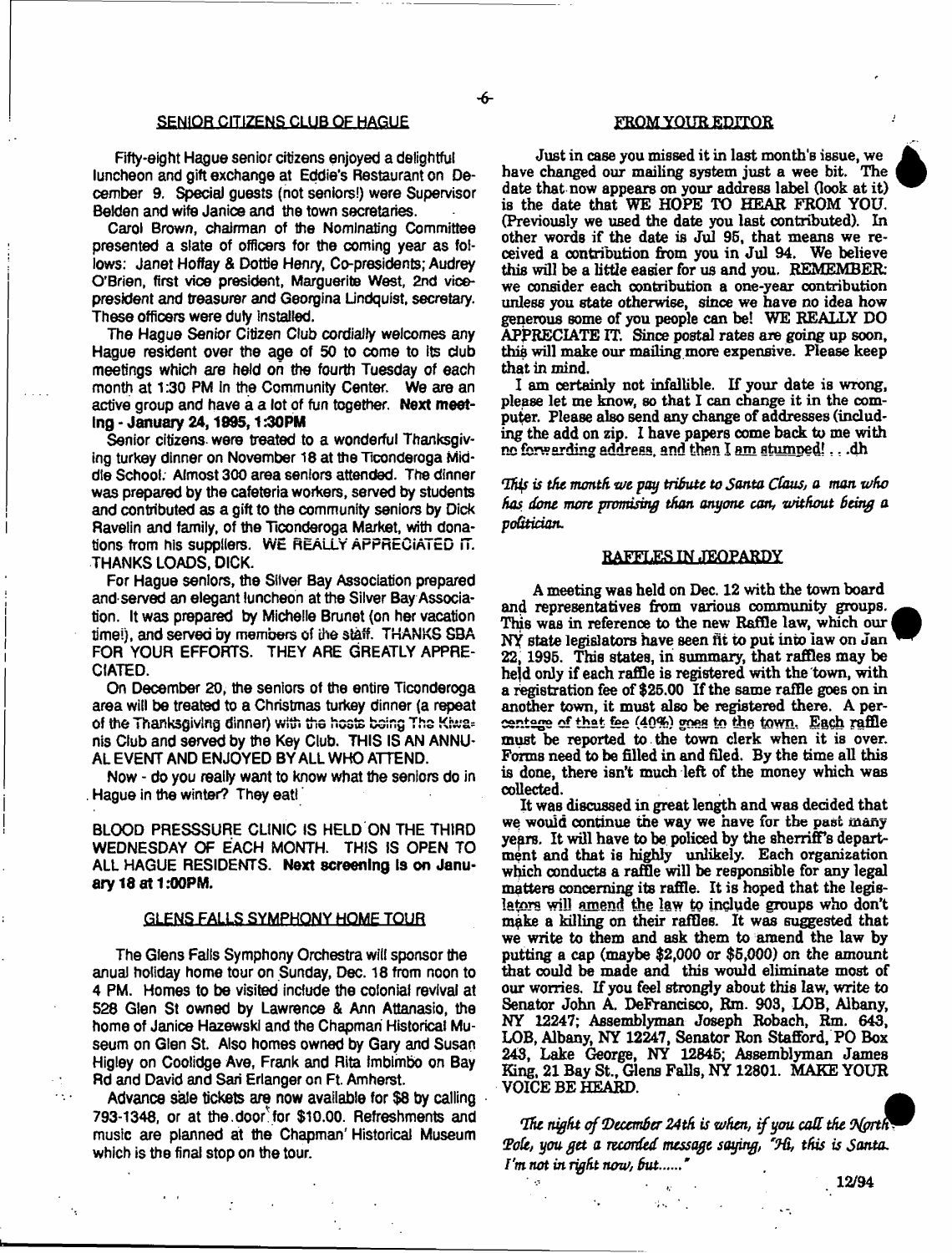### **SQUNDINGS**

BORN: A boy, Alexander Garret MacDowell, to Astrid and Richard MacDowell, Emerson, NJ. on Nov 14, 1994. Grandparents are Mac and Marilyn MacDowell, Sitveri Bay and Tenafly, NJ.

BORN: A boy, William Michael, to Sandy (Barth) and Bob Powell, summer residents of Overbrook Drive, Hague, in Glens Falls on November 29. William is the grandson of Betty and Jack Barth, Hague and Oakridge, NJ and great grandson of Mrs. Bittman Barth, Leavenworth, KS.

BORN: A girt, Jordan Elizabeth on December 9 to Lori (Granger) and Glenn McKee. Grandparents are Mort and Fran Granger, Putnam and Jim and Jean McKee, Hague.

ENGAGED: Kathleen Marie, daughter of Mr. & Mrs. Richard Hudak, Ticonderoga, to Rev. Bruce Neumann Torrey, son of the Rev. & Mrs. Robert Torrey of New Bern, NC. Kathy is formerly from Hague, a Phi Beta Kappa graduate of Skidmore College and received her Master's degree at Alfred Univ. where she is now employed as Associate Director of Admissions and Co-ordinator of Graduate Transfer & International Admissions. Rev. Torrey is Rector of the Episcopal Tri-Parish Ministry, Homell, NY. An April 30, 1995 wedding is planned in Homell.

MARRIED: William Christian Geils, son of John and Virginia Geits, Silver Bay, to Nancy Ann Vincent In Greenwich, CT. Guest of honor was Bill's 99-yr old grandmother, Alda Geils. Greenwich, who worked as a waitress at Silver Bay during the summer of 1916.

MARRIED: Dolores G. Ostrander and Edward W. Bell, both of Glens Falls, on Sept 24 at Sabbath Day Point Chapel. The bride is the daughter of the late George and Ada Ostrander

MARRIED: Sylvia Jo Hifiyard and Clifton Wyndham Pannell on December 9 In Athens, FA. Mr. Pannell isthe sonin-law of Mrs. Harry (Betty) deBuys, Birmingham, AL and Hague, NY.

DIED - Robert M. Hoyt, 82 oon December 10 in the Glens Falls Hospital. Mr. Hoyt was instrumental in estab- lishing the Hague Volunteer Fire Dept, and getting the state to license it He was Fire Chief for 32 years and was currently president. He was a life-long member of The Hgue Baptist Church. He and his wife Ada, who died in 1993 were proprietors of The Hague Super Market until 1980. He issurvived by his sister, Viola Gallant and several nieces and nephews. Contributions in his memory may be made to the HVFD or the Hague Baptist Church.

CAPTAIN CHARLES HENDERSON ill relieved Captain Robert Cote as Commanding Officer of Naval Hospital, Newport on Friday , Dec 2, 1994. Capt. Henderson has been decorated with the Lelgion of Merit, Meritorious Service Medal with two stars, Navy Commendation Medal and Navy Achievement Medal. He is the son of the late Capt. Charles Henderson, Jr. who, with his family, was a longtime summer resident of Hague.

 $\mathbf{u}$  .

#### THS ATTENDANCE INCENTIVE PROGRAM

131 students qualified for perfect attendance awards at Ti High School during the first marking period. They were rewarded with refreshments in the cafeteria during activity period on Nov 4. The program is operated by the Building Leadership Team in cooperation with guidance. There is a strong link between attendance and performance.

#### HAGUE STUDENTS PARTICIPATE IN FALL'SPORTS

The following Hague students were participants in the fall athletic program at Ti Central School: JV Football -Steve Barnaby; Modified Football - Ken Andrea, Pat Andrea, Thor Gautreau; JV Soccer - Patricia Corliss, Brittany Stull; Modified Soccer - Crissy Lawrence; Varsity Gymnastics, Michelle DeFranco; Modified Gymnastics - Christine<br>Frasier, Eve Trombley; Girls' Cross Country - Monica Girls' Cross Country - Monica Johnson, Lauren Mack; Boys' Modified Cross Country - Greg Fitzgerald

#### ACHIEVEMENT ROLL FOR TI MIDDLE.SCHOOL

The following is the achievement roll for the first quarter at ticonderoga Middle School.

6th Grade: Katie Breitenbach, Anne Johnson, Josh Plass. 7th Grade: Tavlsh Costello, Peter Hutchinson, Kathryn Rulkowski, Eve Trombley. 8th Grade: Michelle DeFranco, David Fitzgerald, Thor Gautreau, Crissy Lawrence.

#### THIRD GRADERS STEP BACKiMJIME

Students in the third grade at Ticonderoga Elementary School recently spent a day looking back-all the way back to the 1800's! A day was spent visiting the 1812 Homestead in Wiilsboro where students dipped candles, split rails for fences, helped a blacksmith, attended lessons in a one room schoolhouse and much more! A hot turkey dinner brought from school was served to the children by parishioners from the Wiilsboro Methodist Church.

**Wildfalls on New** Put *out the lights now I* Look af *the Tree, the rough tree dazzled In oriole plumes of flame, Tinselled with twinkling frost fire, tasselled With* stars *and moon* - *the same That yesterday hid in the spinney and had no fame Til we put out the tights now. So feast your eyes now On mimic star and moon-cold bauble; Worid may wither unseen, But the Christinas tree is a tree of fable - A phoenix in evergreen, And the worid cannot change or chill what its mysteries mean to your hearts and eyes now. —.From The Christinas Tree'by C. Day Lewis 12/94*

 $-7-$